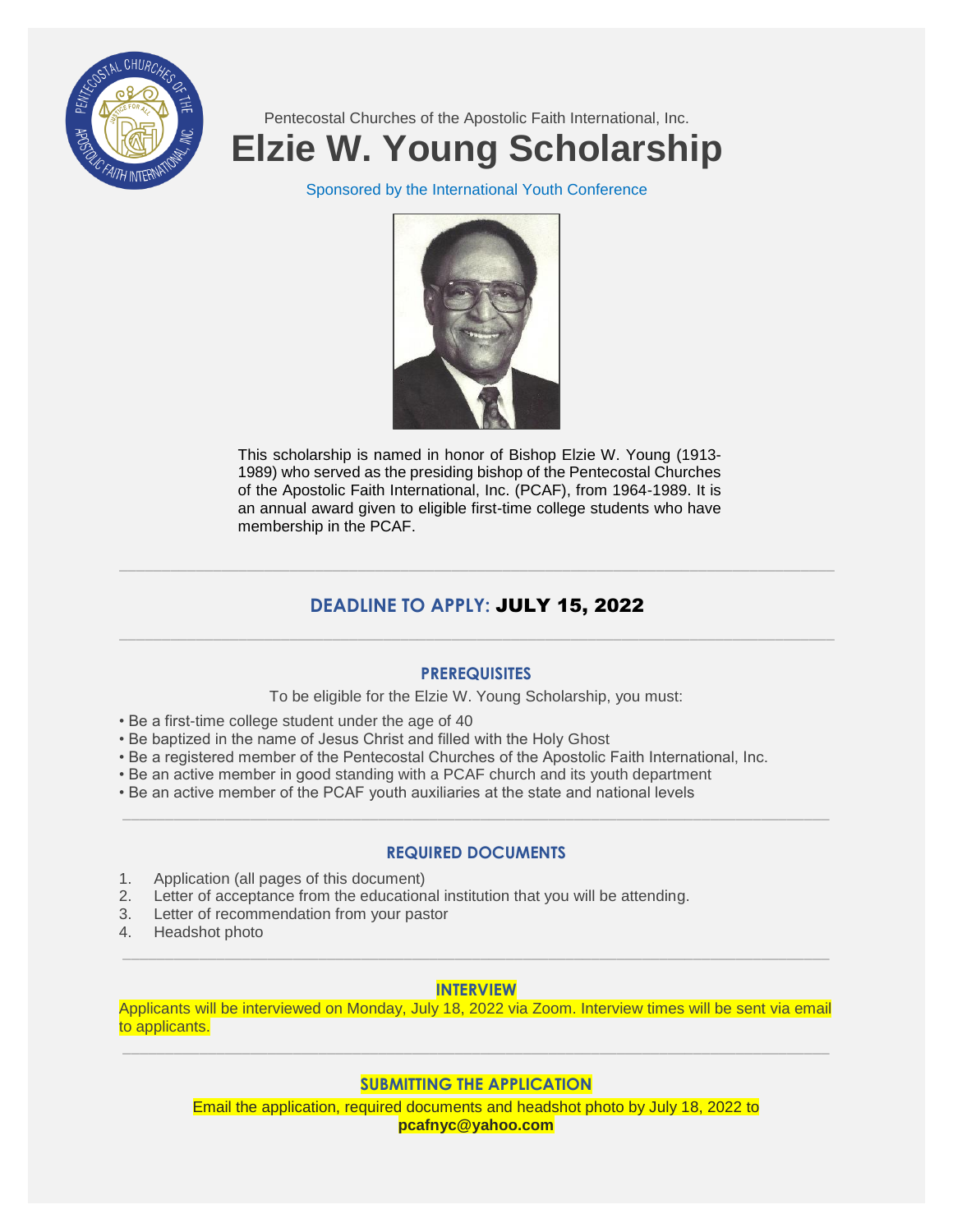

## **IDENTIFICATION DATA**

| Name_<br><b>FIRST</b>                  | MI                                 | LAST |  |
|----------------------------------------|------------------------------------|------|--|
|                                        |                                    |      |  |
|                                        |                                    |      |  |
|                                        |                                    |      |  |
|                                        |                                    |      |  |
|                                        | AREA CODE                          |      |  |
|                                        |                                    |      |  |
| DD<br>MМ                               | /_________ Gender: □ M □ F<br>YYYY |      |  |
|                                        | <b>EDUCATIONAL DATA</b>            |      |  |
| Student Status: □ Fulltime □ Part-time |                                    |      |  |
|                                        |                                    |      |  |
|                                        |                                    |      |  |
|                                        |                                    |      |  |
|                                        |                                    |      |  |
|                                        |                                    |      |  |
|                                        | <b>CHURCH AND COUNCIL DATA</b>     |      |  |
|                                        |                                    |      |  |
|                                        |                                    |      |  |
|                                        |                                    |      |  |
|                                        |                                    |      |  |
|                                        |                                    |      |  |
|                                        |                                    |      |  |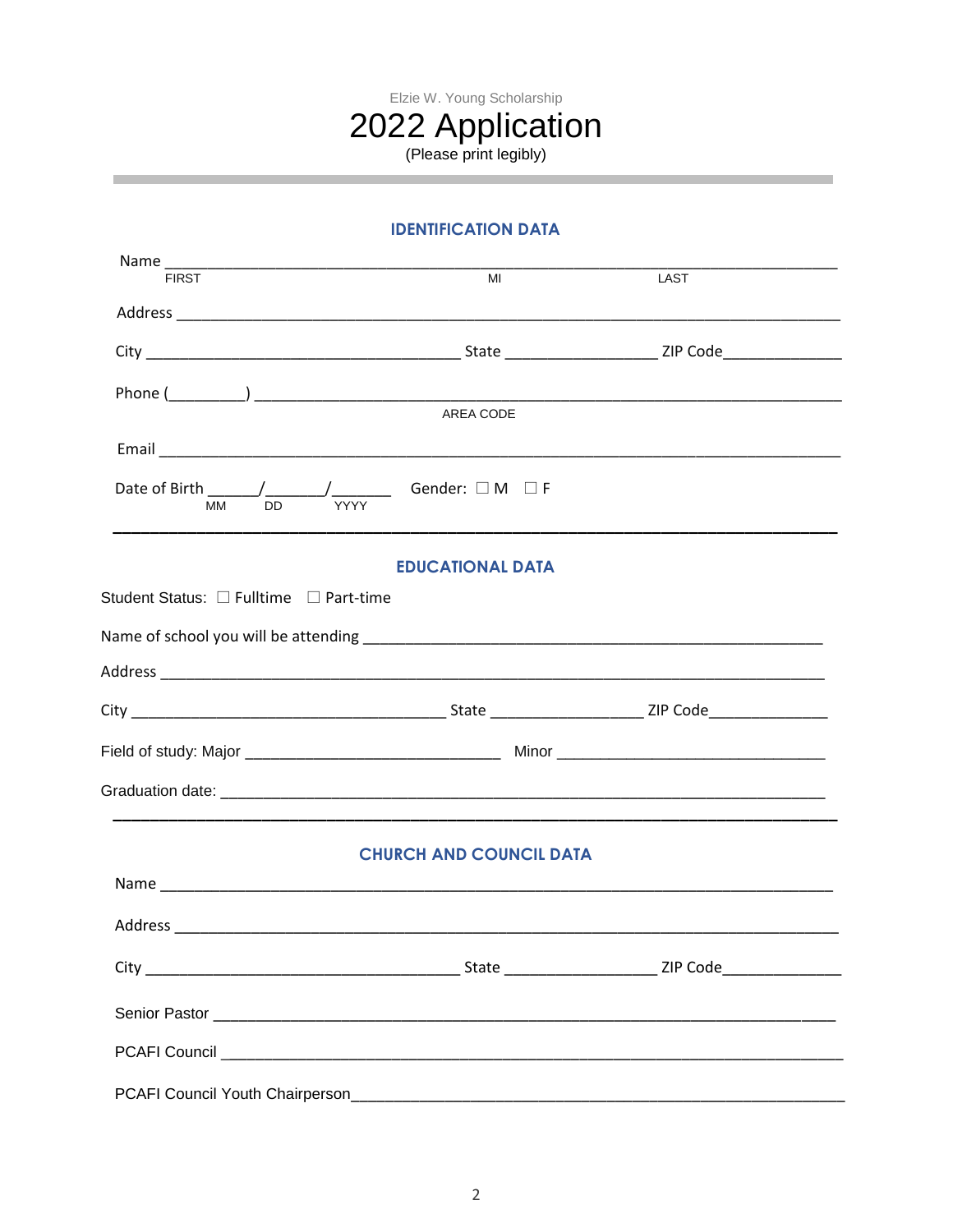

and the control of the control of the control of

#### PERSONAL ACCOMPLISHMENTS

In each section below, provide information about leadership roles you have served in, and awards, recognitions, and honors you have received:

In your church:

In your community and/or on your job:

At your school:

#### **PERSONAL STATEMENT**

In the space provided, explain your reason(s) for applying for this scholarship: